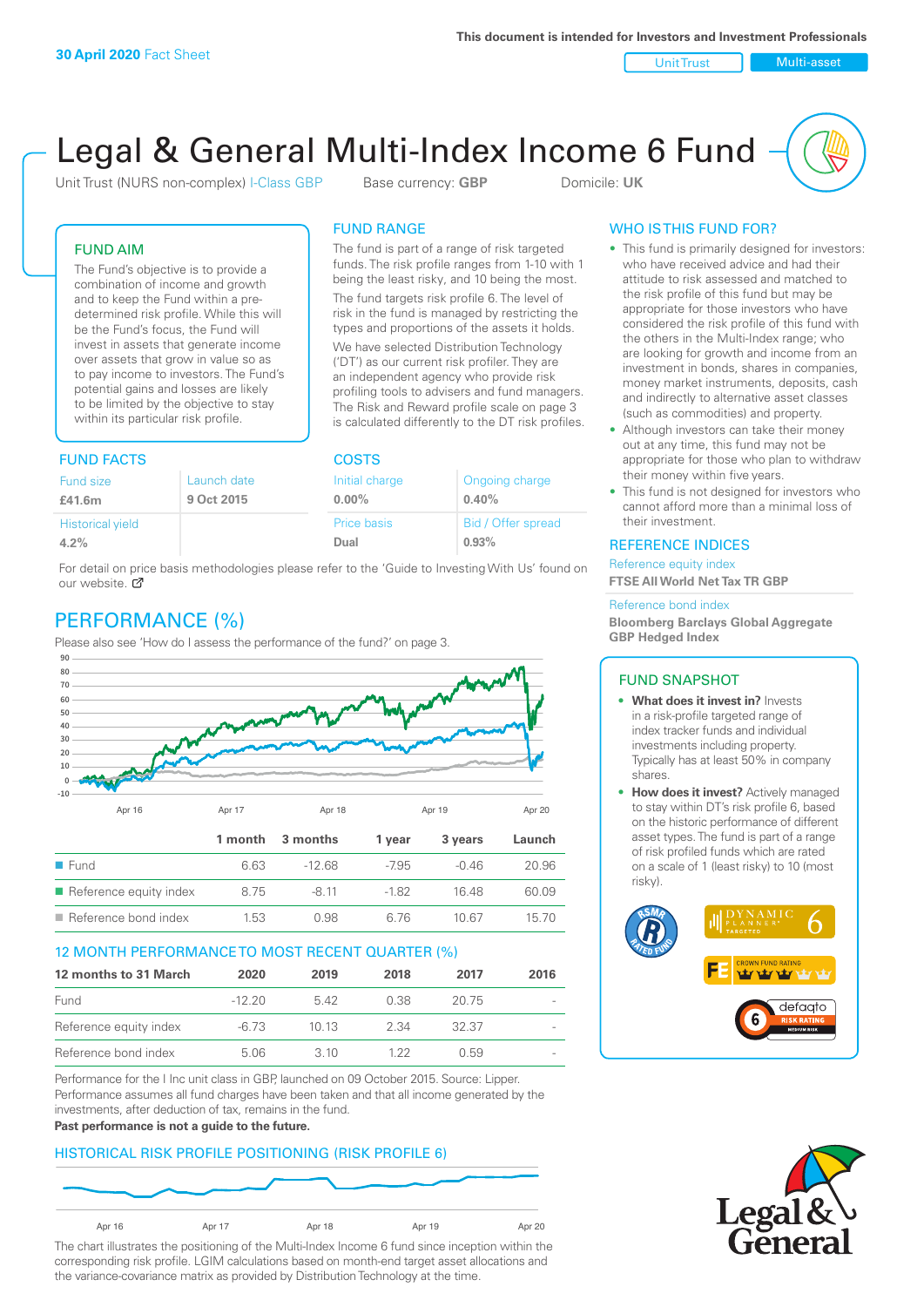# Legal & General Multi-Index Income 6 Fund

Unit Trust (NURS non-complex) I-Class GBP

# PORTFOLIO BREAKDOWN

All data source LGIM unless otherwise stated. Totals may not sum due to rounding.

![](_page_1_Figure_5.jpeg)

![](_page_1_Picture_6.jpeg)

#### FUND MANAGERS

The fund managers have responsibility for managing the multi-index fund range. They are part of the Multi-Asset Funds (MAF) team in LGIM. This team focuses on designing and managing multi-asset funds that are tailored to match the specific objectives of various client types. The team sits within a wider Asset Allocation team which combines both depth of experience with a broad range of expertise from different fields, including fund management, investment consulting and risk management roles.

# TOP 10 HOLDINGS (%)

| <b>L&amp;G UK Index Trust</b>                                    | 12.0 |
|------------------------------------------------------------------|------|
| iShares UK Dividend UCITS ETF                                    | 8.6  |
| L&G Emerging Markets Government Bond (US\$) Index Fund           | 8.0  |
| L&G Emerging Markets Government Bond (Local Currency) Index Fund | 7.6  |
| L&G High Income Trust                                            | 6.8  |
| L&G Global Emerging Markets Index Fund                           | 5.4  |
| L&G US Index Trust                                               | 5.2  |
| <b>L&amp;G Pacific Index Trust</b>                               | 4.9  |
| L&G European Index Trust                                         | 4.8  |
| L&G Global Listed Infrastructure Index Fund                      | 3.9  |

**Important:** Due to exceptional market conditions, spreads are currently volatile and may be higher than indicated. To see the latest spread visit www. legalandgeneral.com/chargesandfees